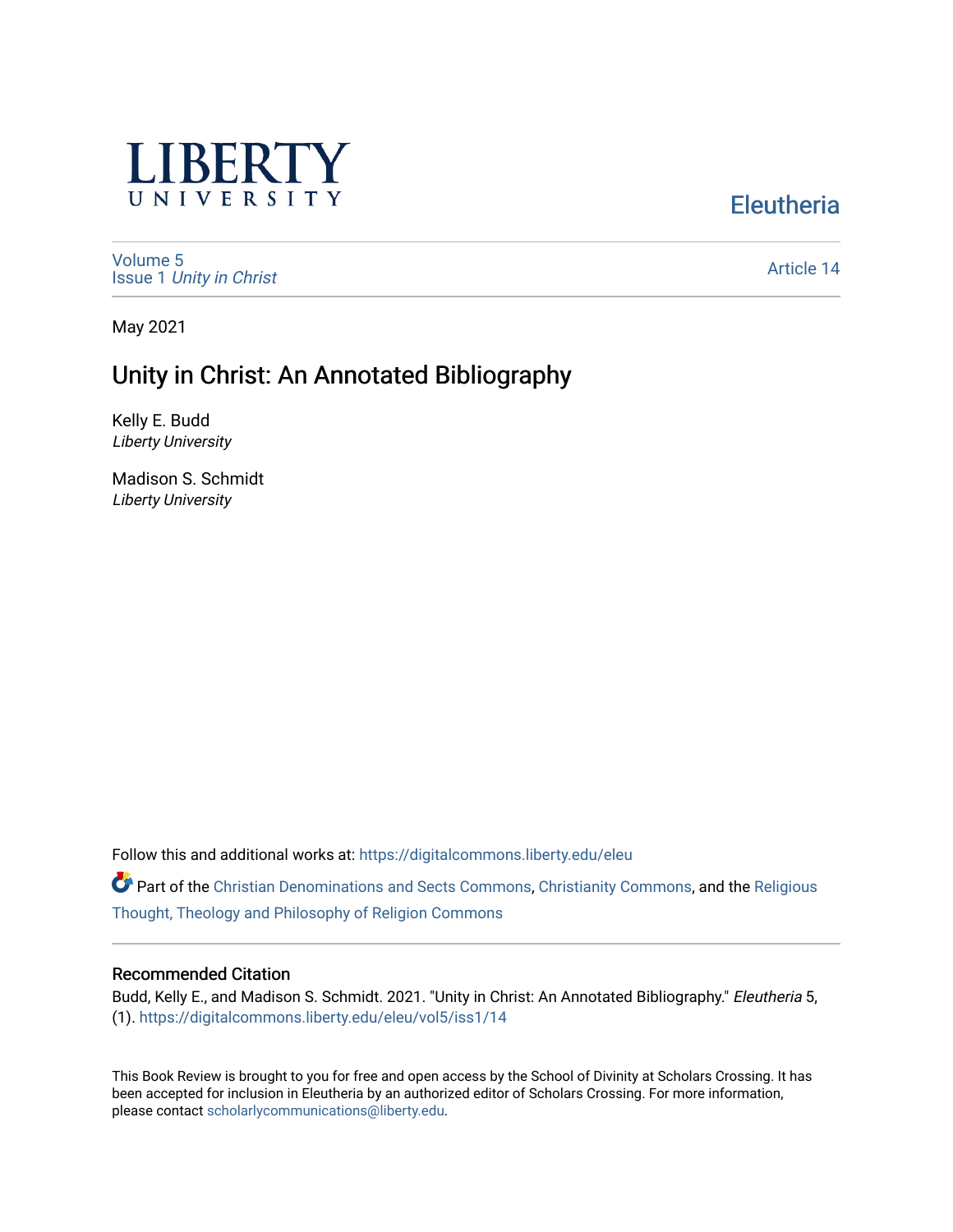# Unity in Christ: An Annotated Bibliography

### **Abstract**

A review of the recent book publications related to the spring theme, "Unity in Christ." We include the following titles.

- Alma, Hans et al. Moral and Spiritual Leadership in an Age of Plural Moralities.
- Anatolios, Khaled. Deification through the Cross: An Eastern Christian Theology of Salvation.
- Barrett, Matthew. Canon, Covenant and Christology: Rethinking Jesus and the Scriptures of Israel.
- Beck, William David and Mike Licona. Raised on the Third Day: Defending the Historicity of the Resurrection of Jesus.
- Chia, Edmund Kee-Fook. Confucianism and Christianity: Interreligious Dialogue on the Theology of Mission.
- Emerson, Matthew Y. He Descended to the Dead: An Evangelical Theology of Holy Saturday.
- Fairbairn, Donald, and Ryan M. Reeves. The Story of Creeds and Confessions: Tracing the Development of the Christian Faith.
- Farhadian, Charles E. Christianity: A Brief Introduction.
- Gallagher, Edmon L., and John D. Meade. The Biblical Canon Lists from Early Christianity: Texts and Analysis.
- Jipp, Joshua W. The Messianic Theology of the New Testament.
- Kaemingk, Matthew and Cory B. Willson. Work and Worship: Reconnecting Our Labor and Liturgy.
- Price, J. Randall. What Should We Think About Israel?: Separating Fact from Fiction in the Middle East Conflict.
- Wellum, Stephen J. The Person of Christ: An Introduction.

# Keywords

Routledge, Eerdmans, InterVarsity, Lexham, Baker, Oxford, Crossway, Harvest

# Cover Page Footnote

Ratio Christi at Liberty University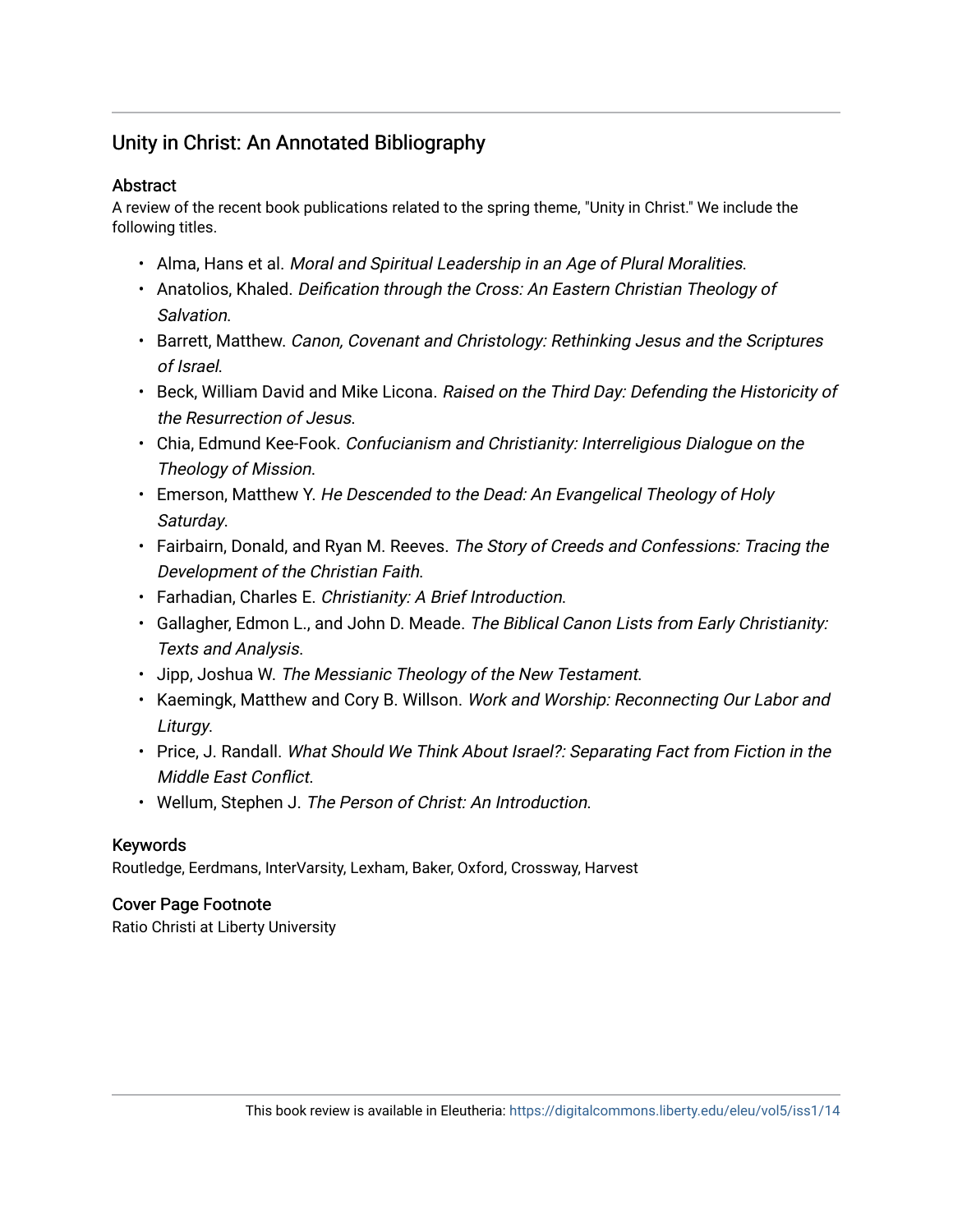Alma, Hans et al. *Moral and Spiritual Leadership in an Age of Plural Moralities*. New York, NY: Routledge, 2020. 316 pages. \$160.00.

Hans Alma received her Ph.D. in the field of religion from Free University of Amsterdam and has studied cultural psychology as well as psychology of religion in depth. She currently holds a highly esteemed chair position in Contemporary Humanism at the Vrije Universiteit Brussel's Department of Philosophy and Ethics. Alma's is well known for her specialty research focusing on the purpose and meaning of life and coping with diversity and fluidity in the modern world. Some of her works include *Self-development as a spiritual process, Religious pluralism as an imaginative practice,* and *Religious and aesthetic experiences: A Psychological Approach.* The purpose of this book is to tackle a variety of concerns within the growth of religion, such as liquid modernity, ethics, and existential crises, as well as answer the overarching question of how one can further develop religious practice and theory through both moral and spiritual leadership, and strengthen coexistence in a world with many moralities. Alma accomplishes this by first addressing the plural moralities from several differing perspectives, then exploring leadership that is both relational and multicultural. Finally, this is followed by several chapters dedicated to educating the general public as to the morals necessary for coexistence. With a diversity of authors providing their perspectives, this book is recommended for, as Alma states in the introduction, "all scholars and practitioners committed to leadership based on equality and equity."

Anatolios, Khaled. *Deification through the Cross: An Eastern Christian Theology of Salvation*. Grand Rapids, MI: William. B. Eerdmans Publishing Company, 2020. 484 pages. \$50.00.

Khaled Anatolios is a professor of theology at the University of Notre Dame with a focus on historical Christianity and Christianity and Judaism in Antiquity. He holds a Ph.D. from Boston University and is well known for his research in and contribution to biblical exegesis, early Christian doctrine, and methods of theology. Some of his written works include *Retrieving Nicaea* and *The Trinity in the Life of the Church and* several biographies and analyses of the early church father, Athanasius. Anatolios holds a particular fascination for the work of early church fathers and Greek philosophers, which relates well to his interest in the historicity of the church. Due to his vast knowledge of church history, a recent focus of his work is in regard to the relation of early church doctrine to modernday theological methods. His work *Deification Through the Cross* is separated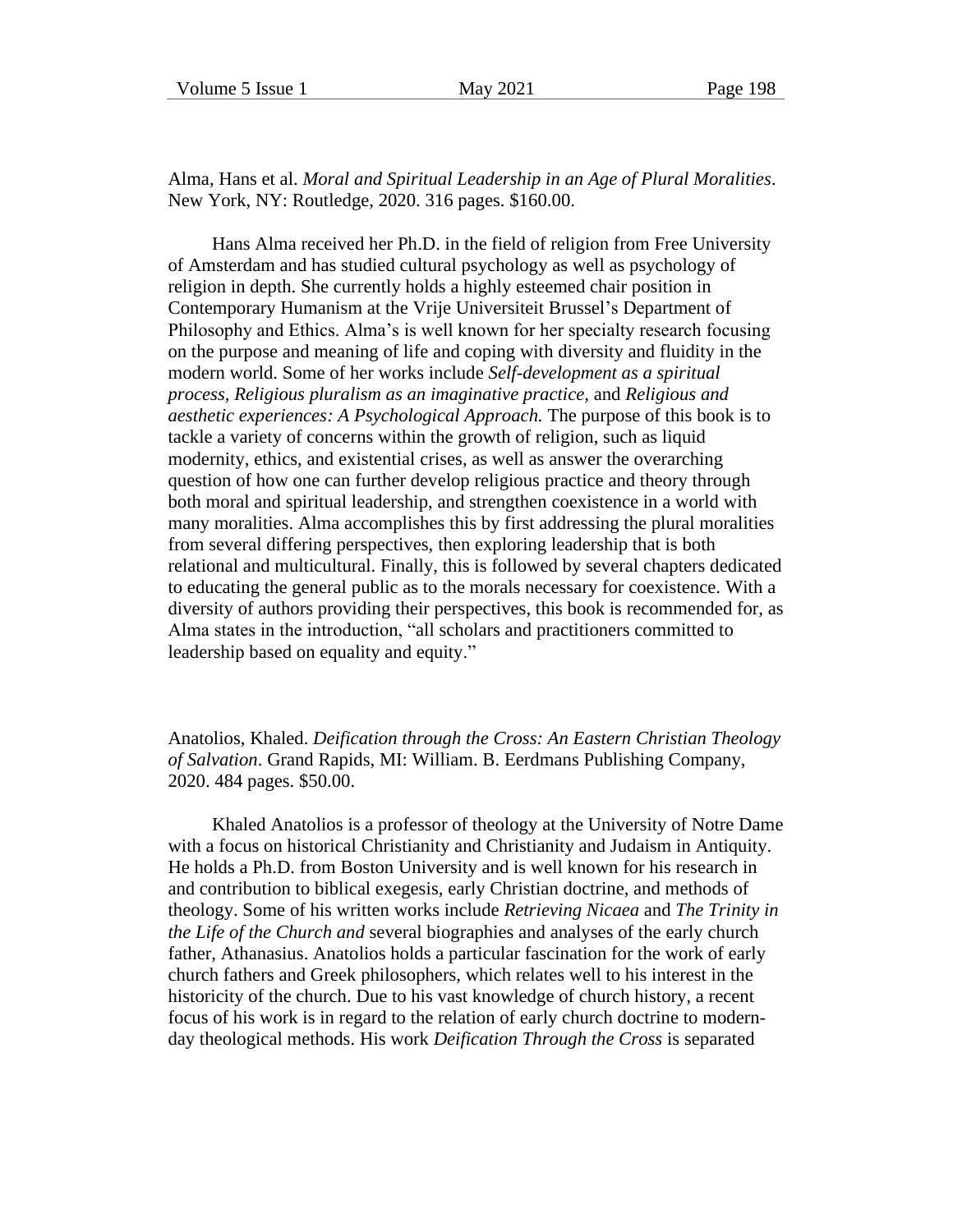into two sections, the first of which focuses on doxological contrition within the early church, ecumenical councils, Scripture, and even the Byzantine liturgy, and the second of which focuses on systematic theology of said contrition, which focuses on existence, sin, the Trinity, soteriology, and similar dogmatic principles. Anatolios' primary focus of this book is to relate the work of the early church fathers to modern-day doctrine. It is recommended for "all who seek to understand and teach 'the joy of our salvation.'"

Barrett, Matthew. *Canon, Covenant and Christology: Rethinking Jesus and the Scriptures of Israel*. Downers Grove, IL: IVP Academic, an imprint of InterVarsity Press, 2020. 384 pages. \$35.00.

Matthew Barret received his Ph.D. in Systematic Theology from Southern Baptist Theological Seminary and currently holds a position of associate professor at Midwestern Baptist Theological Seminary in Kansas, as well as executive editor of *Credo Magazine*. He has written numerous novels and textbooks, including *Simply Trinity, None Greater, Salvation by Grace, 40 Questions about Salvation,* and *The Doctrine on Which the Church Stands or Falls.* In *Canon, Covenant, and Christology*, Barrett explores the gospels within their own historical and canonical context, further probing into the authorial intent. Barrett elaborates on his foundational belief, which is as follows: If all Scripture is Godbreathed, we should read it not through the eyes of the human author but the eyes of God. More so, the Bible should not be read as a compilation of human adventures but as a whole account of God's communication to humanity and his redemptive action to save it from sin. The book is laid out in clearly defined sections regarding the canon, the differing covenants, how Christology became canon and ends with an assessment of whether or not a human doctrine of Christology is satisfactory for salvation. Barrett recommends this source for pastors, theologians, biblical scholars, and all interested in God's personification through Christ.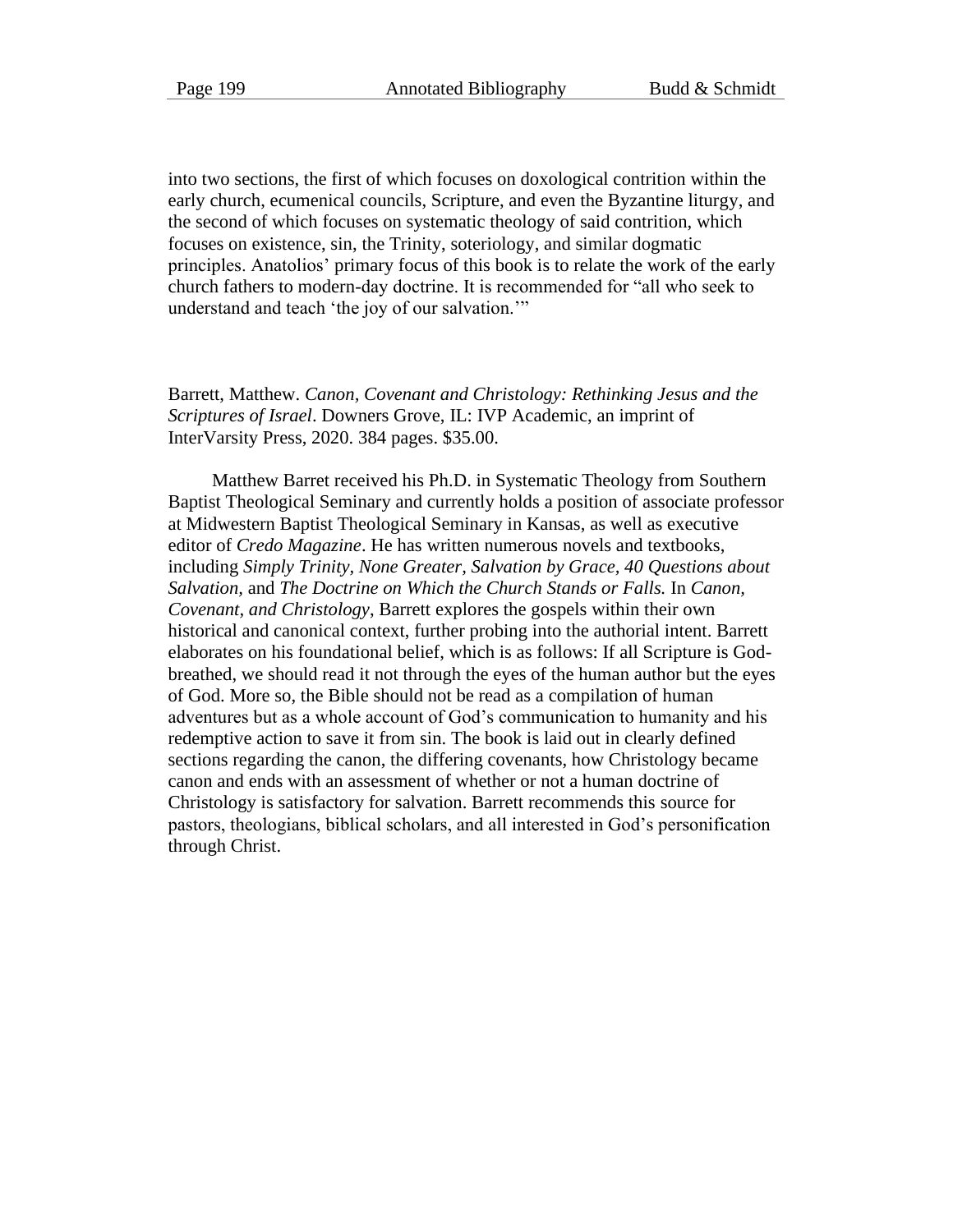Beck, William David and Mike Licona. *Raised on the Third Day: Defending the Historicity of the Resurrection of Jesus*. Bellingham, WA: Lexham Press, 2020. 392 pages. \$26.99.

William David Beck served for several years as the dean of Graduate Studies and served many more as a professor of philosophy at Liberty University. He is a scholar in medieval, ancient, and religious philosophy, publishing numerous articles on the cosmological argument. Beck received his Ph.D. from Boston University, and some of his written works include publications to *Philosophia Christi*, *Christianity Today,* and *Journal of the Evangelical Theological Society*. Michael Licona received his Ph.D. in New Testament Studies from the University of Pretoria and is currently an associate professor of Theology at Houston Baptist University. He specializes in teaching courses on Jesus' Resurrection, historical philosophy, and synopses of the Gospels. Some of his written works include *The Resurrection of Jesus, Paul Meets Muhammed,* and *Why are there Differences in the Gospels?* This book is not only written by Beck and Licona but includes publications from many significant theologians and apologists, some of which include William Lane Craig, David Baggett, Alex McFarland, and Mark Foreman. Many contributors work together to prove not only that resurrection from the dead is possible but historically likely. Other authors focus on related issues, such as the moral argument for God's existence. The authors recommend this source for scholars, pastors, theologians, apologists, and any who seek assurance that Jesus did indeed conquer death.

Chia, Edmund Kee-Fook. *Confucianism and Christianity: Interreligious Dialogue on the Theology of Mission*. Abingdon, Oxon: Routledge, 2021. 222 pages. \$160.00.

Edmund Kee-Fook Chia received a Ph.D. from the University of Nijmegen and has held the position of senior lecturer at Australian Catholic University's Department of Theology in Melbourne, Australia, since 2011. Before this, he was a chairman and associate professor at the Catholic Theological Union in Chicago. He has written and edited many books, including *Interfaith Dialogue: Global Perspectives, Mission after Christendom,* and *World Christianity Encounters World Religions.* The aim of this book is to first demonstrate to the average Christian how Confucian principles can better emphasize the church's mission and goal, and secondly to show the Confucian individual how Confucian tradition supports the church's mission and how both worldviews can be mutually supportive and enriching in their efforts to evangelize and love the people of Asia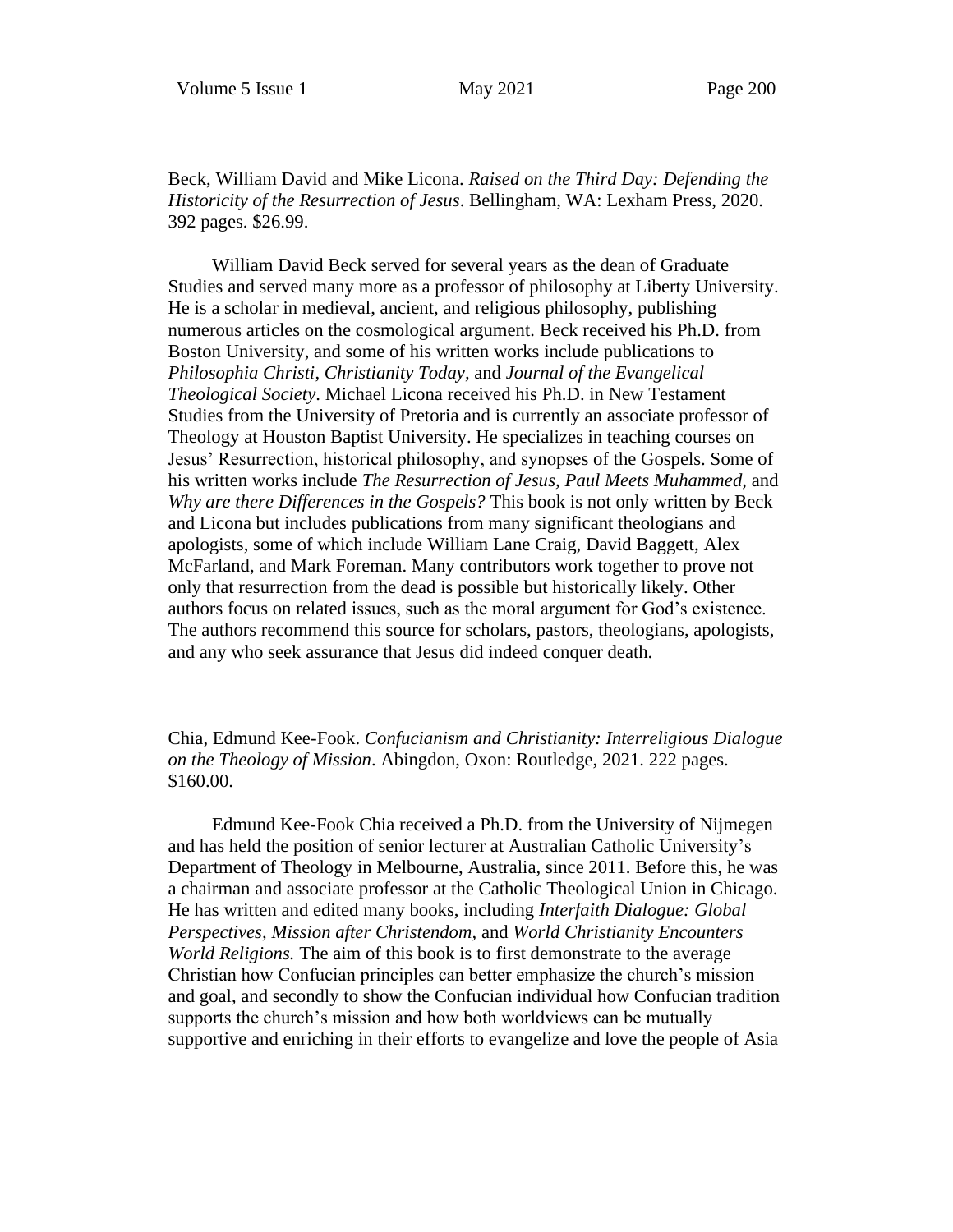along with the rest of the world. Chia accomplishes this by separating the volume into three parts, the first of which surveys the historical background of Confucian-Christian relationships, the second of which compares and contrasts the two belief systems, and the third of which primarily emphasizes the church's mission to both the Asian people and the rest of the world. This work is recommended for religious scholars and anyone interested in comparative theological studies focusing on Confucianism and Christianity.

#### Emerson, Matthew Y. *He Descended to the Dead: An Evangelical Theology of Holy Saturday*. Downers Grove, IL: InterVarsity Press, 2019. 272 pages. \$30.00.

Matthew Emerson received a Ph.D. from Southeastern Baptist Theological Seminary and currently holds the position of associate professor at Oklahoma Baptist University, specializing in church history, systematic theology, and Old and New Testament Survey. He has over twenty publications, including *The Story of Scripture, Christ and the New Creation,* and *Between the Cross and the Throne*. The purpose of this book is to demonstrate the events that took place before and after Jesus' death but focusing on the death itself. Emerson illustrates the fact that death is imminent and that there is no escape, and that Jesus Himself died as well. However, Jesus' descent to the dead is often debated because biblical scholars claim to find little to no support in Scripture. Emerson emphasizes this by exploring the biblical, historical, theological, and practical implications of Jesus' descent into death. Emerson recommends this book for "those who profess faith in Christ" because the church often glosses over the actual death and descent of Jesus.

Fairbairn, Donald, and Ryan M. Reeves. *The Story of Creeds and Confessions: Tracing the Development of the Christian Faith*. Grand Rapids, MI: Baker Academic, 2019. 416 pages. \$64.99.

Donald Fairbairn earned a Ph.D. from the University of Cambridge and is currently a professor of Early Christianity at Gordon-Conwell Theological Seminary. Some of his written works include *Life in the Trinity, Grace and Christology in the Early Church,* and *Eastern Orthodoxy Through Eastern Eyes.* Ryan Reeves also received a Ph.D. from the University of Cambridge and has held teaching positions at many esteemed colleges, including Gordon-Conwell Theological Seminary, Reformed Theological Seminary, and Cambridge. In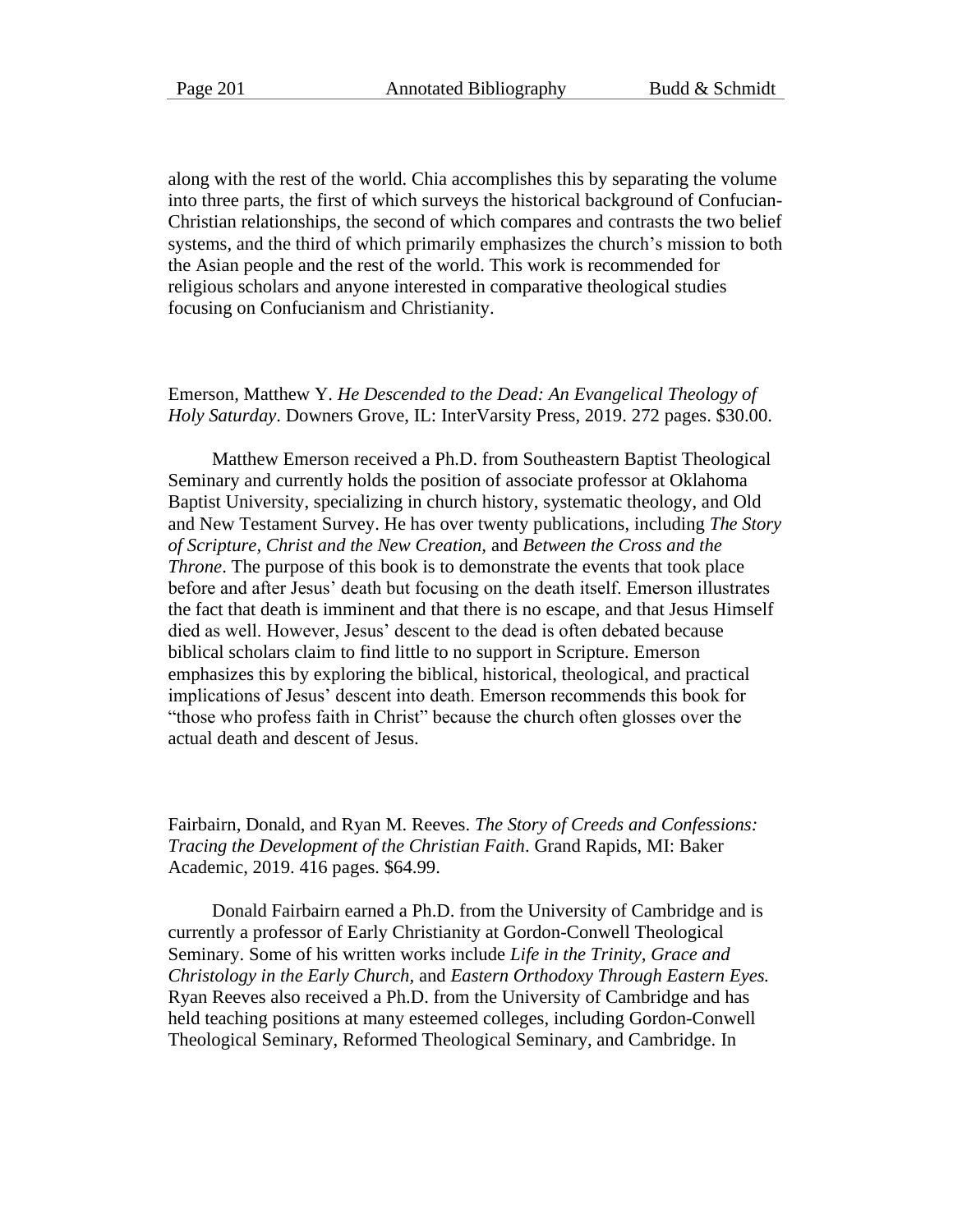addition, he has written many books, including *Know How We Got Our Bible, Historical Theology for Everyone,* and *Reformation & Modern Church History*. The purpose of the book is to demonstrate why creeds written both in Scripture and by early church fathers are important and relevant in modern society as well as in the context of Scripture and how they are necessary for fully understanding the story of the Bible. Ultimately, this book seeks to answer why modern Christians should care about ancient biblical creeds. It does this through analysis of popular creeds and Scriptural evidence and context and fact-checking of those responsible for writing them. The authors recommend this book for students and interested "laypeople" of ancient creeds.

Farhadian, Charles E. *Christianity: A Brief Introduction*. Grand Rapids, MI: Baker Academic, a division of Baker Publishing Group, 2020. 187 pages. \$39.99.

Charles Farhadian received his Ph.D. from Boston University and an M.Div. from Yale University and is currently a professor at Westmont College specializing in Christian missions, world religions, and globalization. Some of his written works include *Introducing World Religions, Christian Worship Worldwide*, and *The Testimony Project*. Interestingly, this book focuses not on any specific aspect of Christianity but Christianity as a whole. Farhadian mentions that he had non-Christians in mind when writing this book, so it is recommended for both non-Christians as well as Christians who seek to be able to explain Christianity to others in an understandable and relatable way. Farhadian separates the book into chapters, each of which answers different questions about Christianity such as what Christianity is, where Christians are, why the Bible is important, etc. In addition to answering the foundational questions of Christianity, the book also covers many important topics such as the contradictions of Scripture, how Christianity relates to other religions and the different ways people have use and misuse Scripture as justification for evil.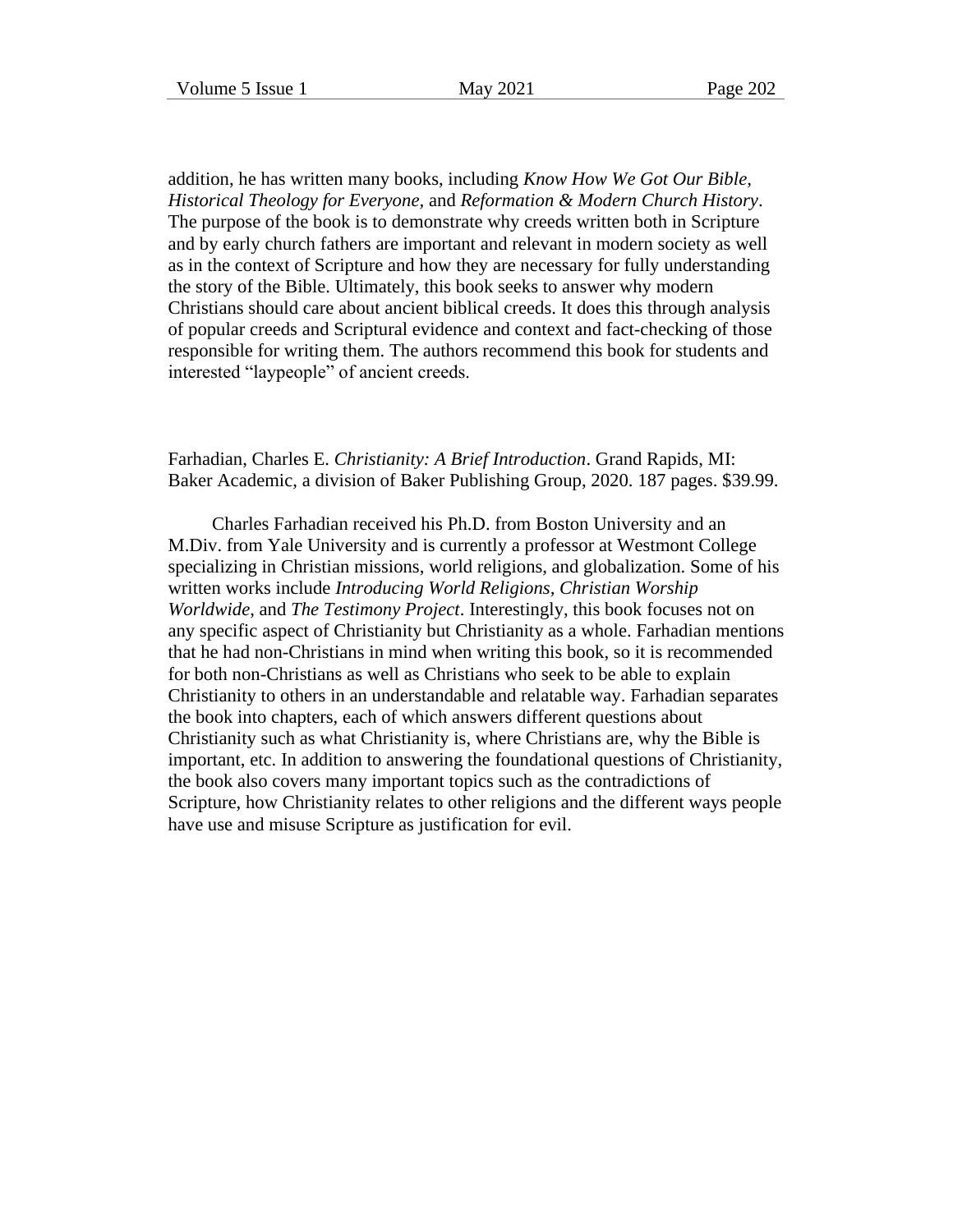Gallagher, Edmon L., and John D. Meade. *The Biblical Canon Lists from Early Christianity: Texts and Analysis*. Oxford: Oxford University Press, 2019. 352 pages. \$44.49.

Edmon L. Gallagher received his Ph.D. in the History of Biblical Interpretation from Hebrew Union College in 2010 and is currently an associate professor of Christian Scripture at Heritage Christian University. He is wellknown for his many scholarly publications, some of which include the novel *Hebrew Scripture in Patristic Biblical Theory: Canon, Language, Text*, and journal article "The Old Testament 'Apocrypha' in Jerome's Canonical Theory." John D. Meade received his Ph.D. from Southern Baptist Theological Seminary and has been an associate professor of Old Testament at Phoenix Seminary since 2012. He is known for his novel *A Critical Edition of the Hexaplaric Fragments of Job 22-42* and published articles regarding Articles on Masoretic Text, Septuagint, and the Hexapla in *The Dictionary of the Bible and Ancient Media.* The primary purpose of this book is to search for comprehension of biblical history through the early sources of its time. It does so by discussing in-depth analyses of ancient sources from the biblical era that offer relevant statements regarding the Bible, specifically the books that were not accepted as canon. It is recommended for current students and scholars of church history and biblical studies.

#### Jipp, Joshua W. *The Messianic Theology of the New Testament*. Grand Rapids, MI: William. B. Eerdmans Publishing Company, 2020. 480 pages. \$50.00.

Joshua Jipp is an associate professor of New Testament at Trinity Evangelical Divinity and received a Ph.D. from Emory University. He is the author of many books, including *Saved by Faith and Hospitality, Christ is King,* and *Divine Visitations and Hospitality to Strangers in Luke-Acts.* The purpose of this book is to answer the ultimate question of how well New Testament Christology can be classified as Messianic. Jipp does this by showing the identity and Christology of Jesus through the context of Messianic culture and showing the primary content of New Testament theology, which is Jesus. This book is separated into the following two factions: Messianic Testimony of the New Testament, which is devoted to exploring the exegesis of Scripture, and Messianic Theology, which focuses on themes such as Christology, soteriology, eschatology, sanctification, etc. Jipp recommends this work for scholars, theologians, pastors, students, and any interested in Messianic testimony.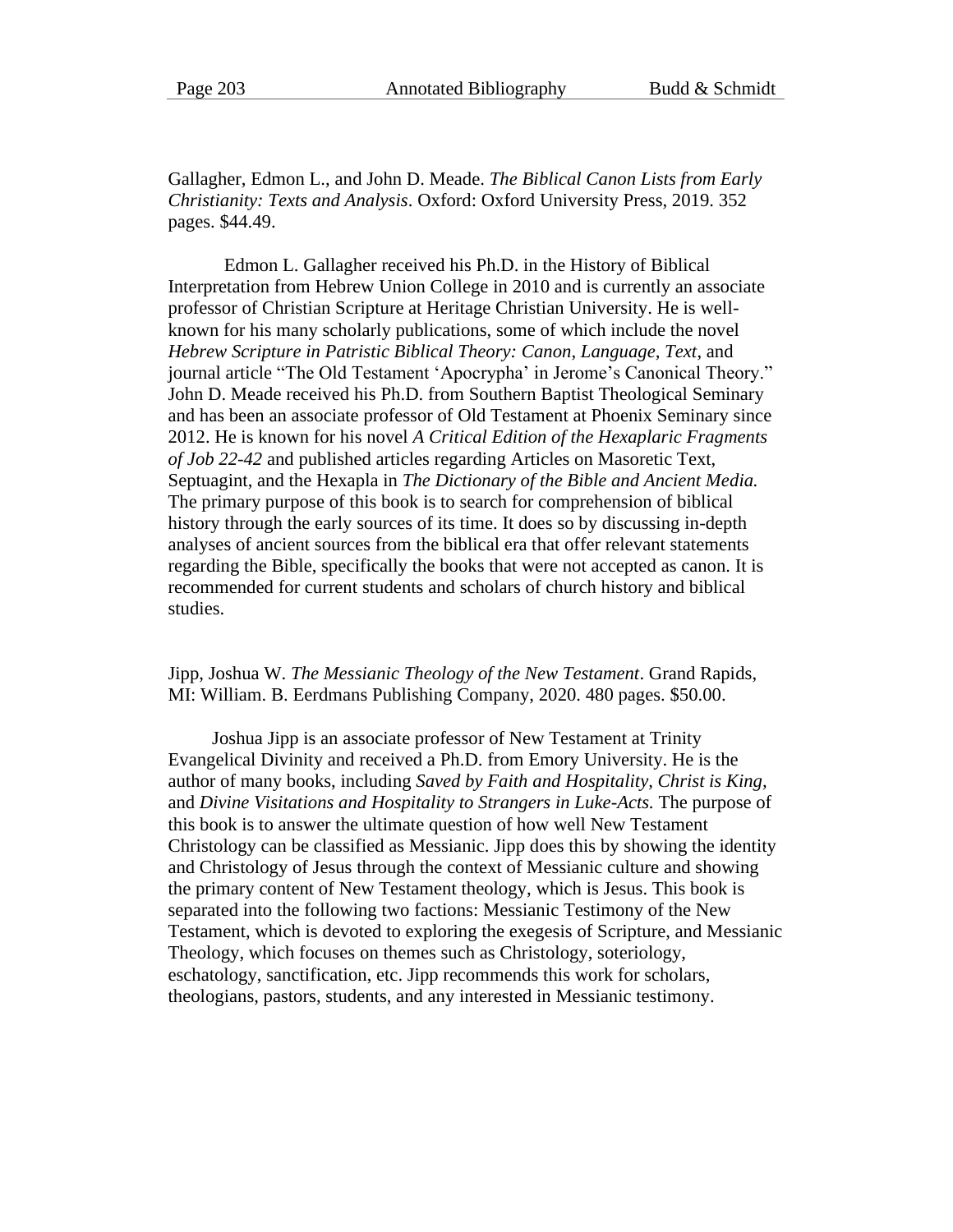Kaemingk, Matthew and Cory B. Willson. *Work and Worship: Reconnecting Our Labor and Liturgy*. Grand Rapids, MI: Baker Academic, a division of Baker Publishing Group, 2020. 304 pages. \$29.99.

Matthew Kaemingk is an assistant professor of Christian Ethics at Fuller Theological Seminary and holds two Ph.D.s, one from Vrije Universiteit and one from Fuller Theological Seminary. Some of his works include *Biblical Natural*  Law, Christian Hospitality and Muslim Immigration in an Age of Fear, and *Reformed Public Theology*. Cory Willson is currently an associate professor of Missiology and Missional Ministry at Calvin Theological Seminary and the director of the Institute for Global Church Planting and Renewal. As stated in the introduction, "The purpose of this book is… is to explore how these separated worlds of labor and liturgy might actually come to be reconciled." *Work and Worship* is divided into the following three sections: foundations, resources, and practices. Foundations emphasize the different types of worship which can both form and fail workers. This chapter then goes on to describe how a person and works within worship. Resources outline both work and worship themes within Scripture, such as Psalm work, prophecy work, and work within the early church. The final section, practices, draw connections between work and worship so that the church is not torn between duty and purpose. Kaemingk and Willson outline three different target audiences for this book: workers in the marketplace, worship leaders in the sanctuary, and scholars and students in the academy.

Price, J. Randall. *What Should We Think About Israel?: Separating Fact from Fiction in the Middle East Conflict*. Eugene, Oregon: Harvest House Publishers, 2019. 336 pages. \$17.99.

J. Randall Price received a Ph.D. from the University of Texas and is Distinguished Research Professor of Biblical and Judaic Studies at Liberty University. Known as the "real life Indiana Jones" for his work in archaeology, Price is the author of numerous books, including the Zondervan Handbook of Biblical Archaeology (2017). This title has an array of well-known contributors such as Walter Kaiser Jr., Michael Brown, and Andy Woods. The book focuses on Israel's role in the Middle East Conflict from a more scholarly viewpoint and answers questions about "what we should think about" Zionism, Jerusalem, the Temple Mount, the Palestinians, replacement theology, Jews in world history, and more. The book is aimed at those who feel uninformed or confused about the complexity of issues Israel faces, especially from a Christian perspective.